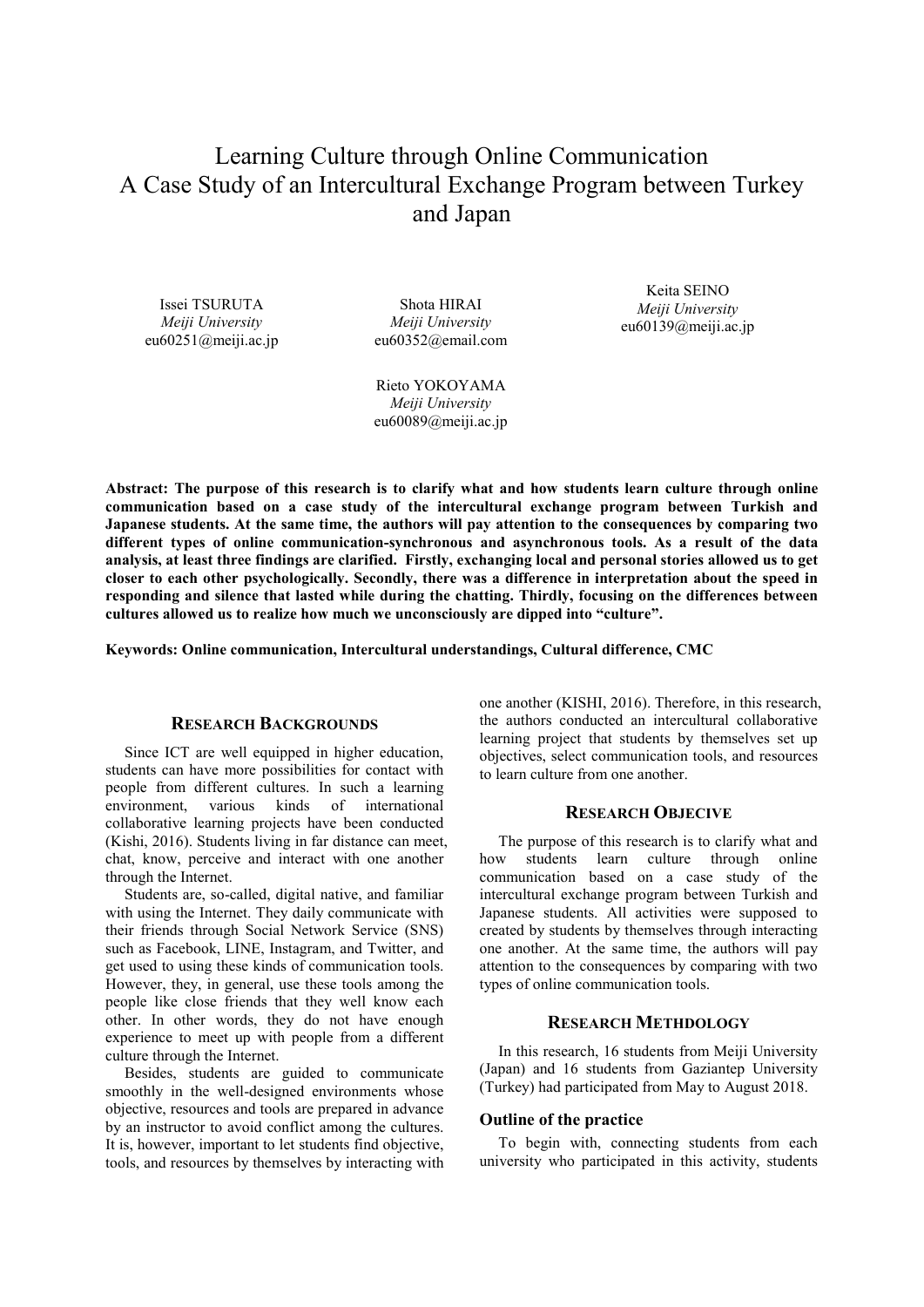used Facebook to make an online group so that they could share the announcements, instructions or some requests from each side. Then, to clarify what students learn from people from different cultural backgrounds through online communication, students used two different types of online communication tools, one is text chatting of SNS such as Messenger and WhatsApp, and the other is a video conference. In the first a few weeks, students communicate through SNS text chatting by the pair, and in the next a few weeks, students interact with the newly arranged pair according to the common interest.

### **Data Collection and Analysis**

The authors employed the questionnaires and interviews after the respective activities.

In the questionnaire, the authors asked the following questions: 1. *Discovering different cultures*; Since this is one of the primary purposes of this activity, the authors confirmed if the students achieved cultural discovery, 2. *Enjoyment of interaction*: Enjoyment is one of the most powerful motivations to continue to learn together, and 3. *Psychological distances to Turkey*; It is said that ICT let people in the distance feel closer to one another. Psychological distances can also be a key to promote students to learn different culture.

## **RESULT AND DISCUSSION**

## **Learning Culture through text chatting**

In the first activity, the students made a pair based on the introduction videos on the Facebook group and started communication with SNS to know each other.

As a result of questionnaire, 7 out of 16 students discovered a different culture through SNS text chatting. These students said," We could have some good conversations about culture of each side. Especially because the pair had a strong emotion or interests in Japanese culture such as anime, movie and history, it was easy to start a conversation and expand it to the next stage"

 On the other hands, 6 out of 16 students showed negative aspects on discovering different culture because of the difference in motivation. One of those 6 students said that "I could not find anything motivated me to go further than just having small talks because there was the gap of interests between my pair and me." This difference in interests of each pair had not been turned out until students started having the text messaging. These problems about their motivations were reported as a reflection after this activity had been finished. However, 8 out of 16 participants enjoyed the interactions at the same time. Even though there is a difficulty in digging into a conversation about the cultural differences, they found it fun to talk with people in other countries. This result shows that having the intercultural

interaction have at least some effects on the motivation of the participants or can be a stimulus to them. 7 out of 16 students who participated in this text-messaging activity said they somehow got inspired by interacting with different culture or perceived what their own culture in a way that their pairs asked about or pointed out their culture. As whole reaction to the first activity, text messaging, students enjoyed their conversations and noticed some cultural differences. But there were no further findings from it. This limited result shows that not setting the topic of the conversation and the experience of international interaction that most of Meiji students have already gained had bad effects on the motivation of students to deepen their talking about further cultural difference.

### **Learning Culture through video chatting**

After the text chatting, three students started video calling. In the video calling, they talked about their own culture, trends, and habits in their daily lives. As a result of the questionnaire we had, they could have a good conversation. However, the students figured out several bad points or problems of video calling. According to the survey, 2 issues emerged through video calling. Firstly, all three students answered that they had language problems. They communicated with their pairs in English, so they sometimes stopped talking because they had no idea how to express what they wanted to say. Secondly, 2 of 3 students said that there was a time lag between Japan and Turkey. For this reason, it got difficult for some students to find the time they can do video calling. On the other hand, there were 3 points that the students paid attention to so as to have a smooth and meaningful conversation. At first, they avoided the topic which is personal such as their specific religion or politics and their taboos. Second, they tried to respond as soon as they can. When the conversation stopped, it became difficult to restart the conversation. Therefore, many students paid attention to it. Third, they used "how" and "why" questions to deepen their understanding of the culture of their pairs. Those question also helped them avoid making silence during the conversation. As whole reaction to the video calling, the students purely enjoyed it. However, there were more problems than text messaging. Because of those issues, students seemed to be conscious not to stop communication. Consequently, students needed to set the topic of what they were supposed to talk about in advance. Besides, they also needed to find the way how to avoid silence during the conversation and how to deal with it.

#### **CONCLUSION**

From the analysis, there are, at least, three things found as common throughout the two different online communication. Firstly, talking about local topics gave students a psychological attachment to each